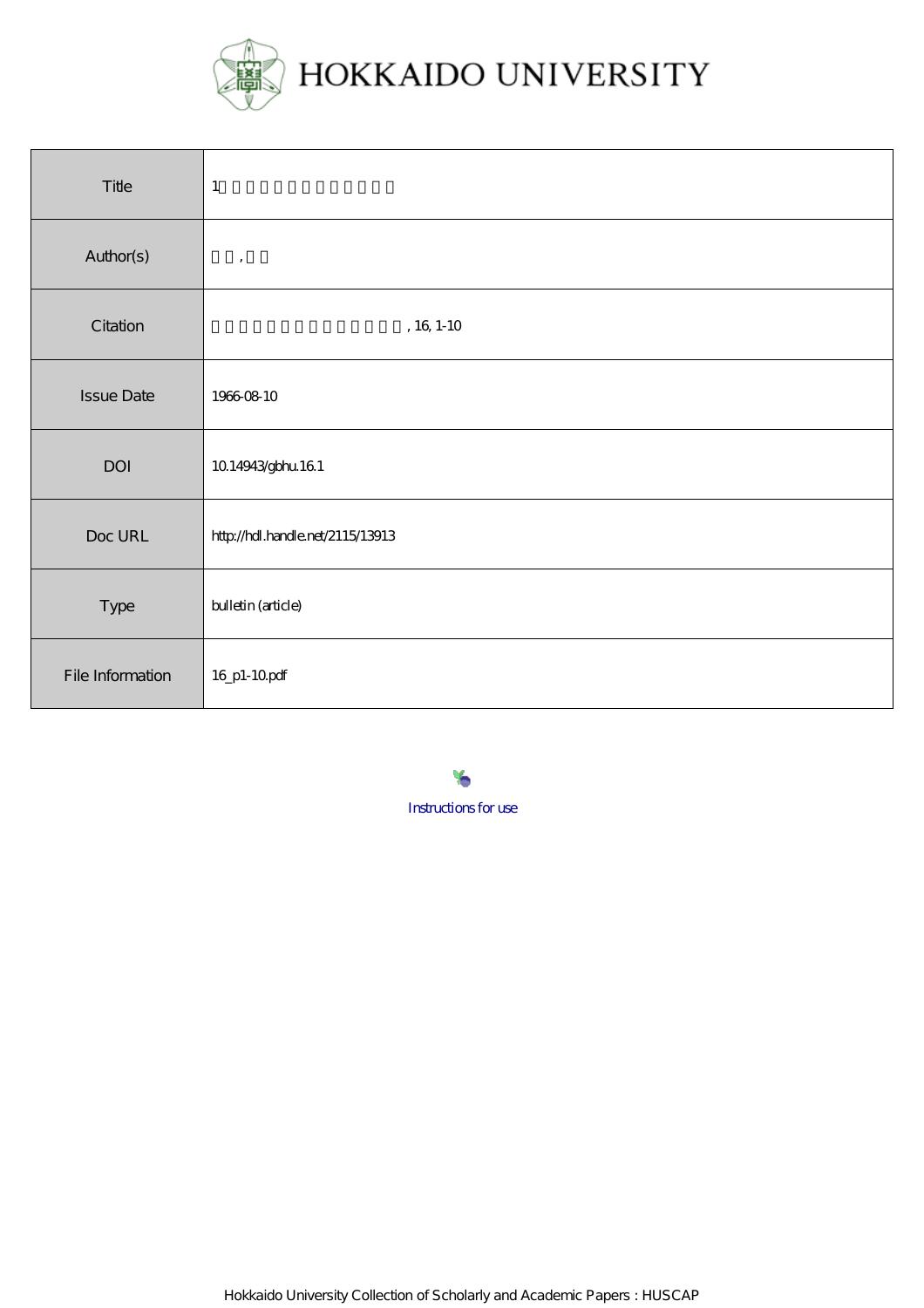# 1.弾性波模型実験装置の改良

### 斉藤竜亀\*

(北海道大学理学部地球物理学教室)  $-$ 昭和 $41$ 年 $4$ 月受理 $-$ 

#### 1. はじめに

弾性波動伝播の模型実験や岩石資料の速度測定において,理論及び実験が進展するにつれ て,その実験装置は,従来用いられていた装置よりも高い精度をもつものが必要となって来た。

例えば、岩石資料の速度測定では、測定誤差が、その岩石の物性の解釈とか、あるいは地 殻構造の解釈にまで影響を与えるおそれが生じて来た。

このような要求に応えるためには、従来使用されていた弾性波模型実験装置は、その部分 的な改良によっては解決されないため今までとはその構成を全くかえ,水晶振動子を基準とし 高精度,高信頼度の装置を新たに研究試作した。

#### 11. 装置の構成

装置全体の Block Diagram を第1図に示す。

Wave Generator はこの系列の中で最も信頼性を要求されるわけだが、ここからは,正確 な Time Mark と Trigger Pulse, それに模型を励振する矩形波あるいは有限長正弦波が出力 として取り出される。 この Generator の出力電圧は,数 Volt なので Exciter にチタン酸バリ ウムを使用する都合上,直接駆動するには電圧が不足なので,次の Power Amplifier で 200 数 10 Volt に電力増幅してやる。 こうして Power Up された波で Exciter を駆動する。模型中を 伝播した波動はもう1個のチタン酸バリウムによって Pick Up される。起電力は数 100μVolt なので Pre-amplifier によって数 Volt まで増幅し Wave Generator からの Time Mark と Mixing して Synchroscope の Vertical Input へ導く。

このようにして各種の弾性波模型中を伝播する波動の模型を Synchroscope上に再現し, 写真に記録して研究を進めている。

今回改良試作したのは Wave Generator と Power Amplifier である。

次に各 Block Diagam について具体的に述べる。

#### 1. Wave Generator

100 kc の水晶振動子より得られる波を整形, 微分して 10 µs 間隔の Time Mark と Pip を 得る。 次にこの 100 kc の Pip を 1/5, 1/2 分周回路を縦接続して やることにより, 50 pps

現在の勤務先 北海道大学工学部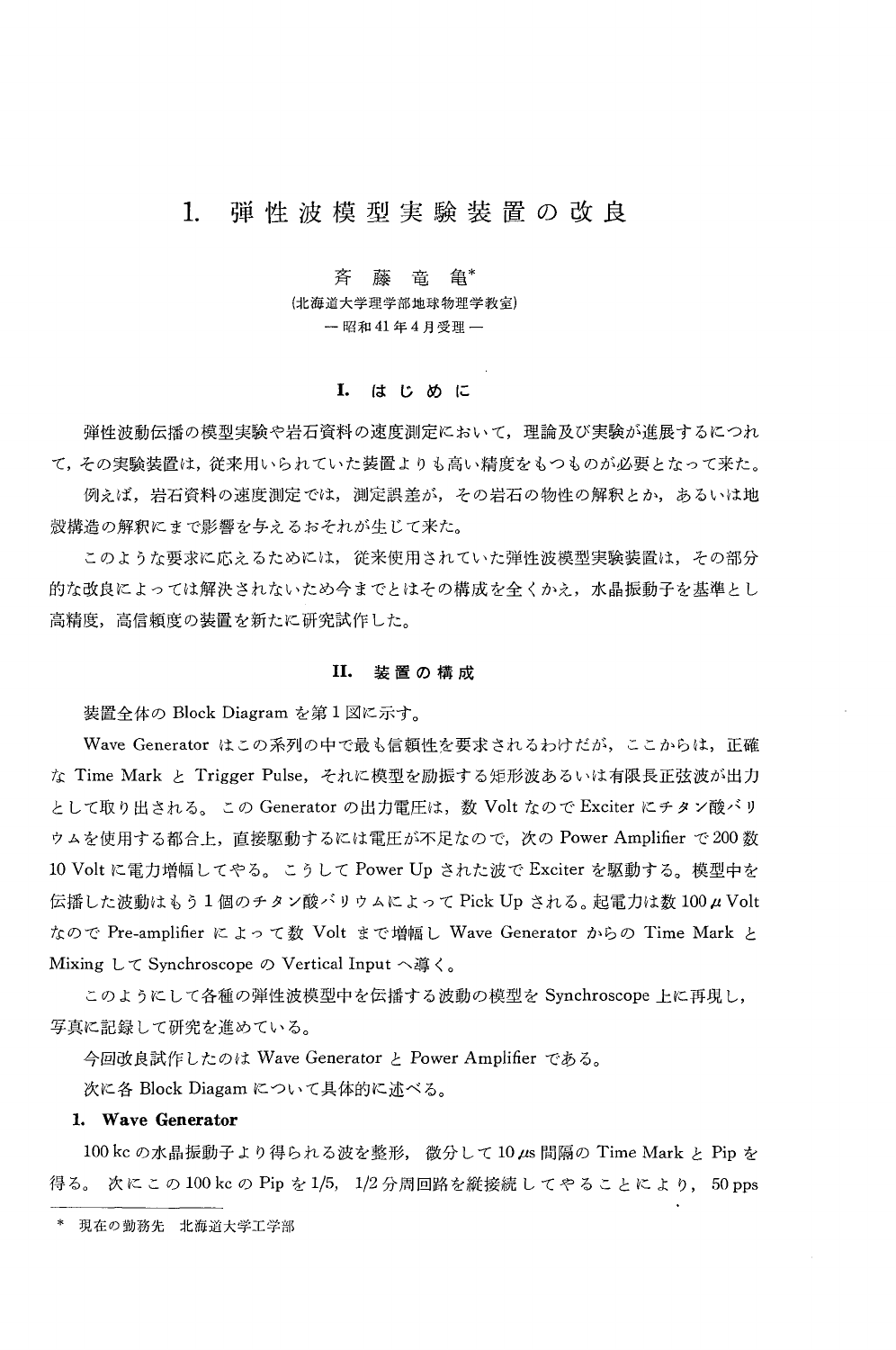

model seismology.

(20 ms) まで落し, Synchroscope の Sweep Trigger Pulse として一方を取り出す。 他方は模 型を Exciteする波を発生させる TriggerPulseとして使用する。

つまり 20msの繰返し周期で Exciteする。 ここで繰返し周期を 20msとした理由は,反 射による影響をのがれるためである。つまり使用している弾性体模型の最大長が4meter位で 一番遅い表面波の伝播速度が 500m/s位であるから,両端からの 1回反射の影響が継続する時 聞は 16ms位となるため,余裕をみて 20msとした。これ以上長くすると Synchroscope上の 輝度が不足する一方で観察が困難になる。

このようにして20ms 毎の Trigger Pulse は遅延回路に入り, 0~50μs 遅延される。この 回路は Excite の Shot Time と Time Mark を一致させるためである。

次に Gate 回路に入り Gate 幅 1.3~560μs までの矩形波が得られる。 このままで Power Amplifierへの矩形波出力となる場合と, 次の有限長正弦波発振回路を開閉させる GatePulse となる。

最終段の有限長正弦波発振回路は 10~200 kc の正弦波を任意の波数だけ間歇的に, 発振さ せるものである。一定時間のみ発振させる方式として,その時間のみ正帰還をかけてやるのと あらかじめ正帰還をかけておき,その時間以外のみ負帰還をかけてやる方式等が考えられるが 今回試作した回路では前者の方式をとり,第 3図のように負帰還側に周波数特性を持たせてや り,一定時間のみ正帰還をかける方式である。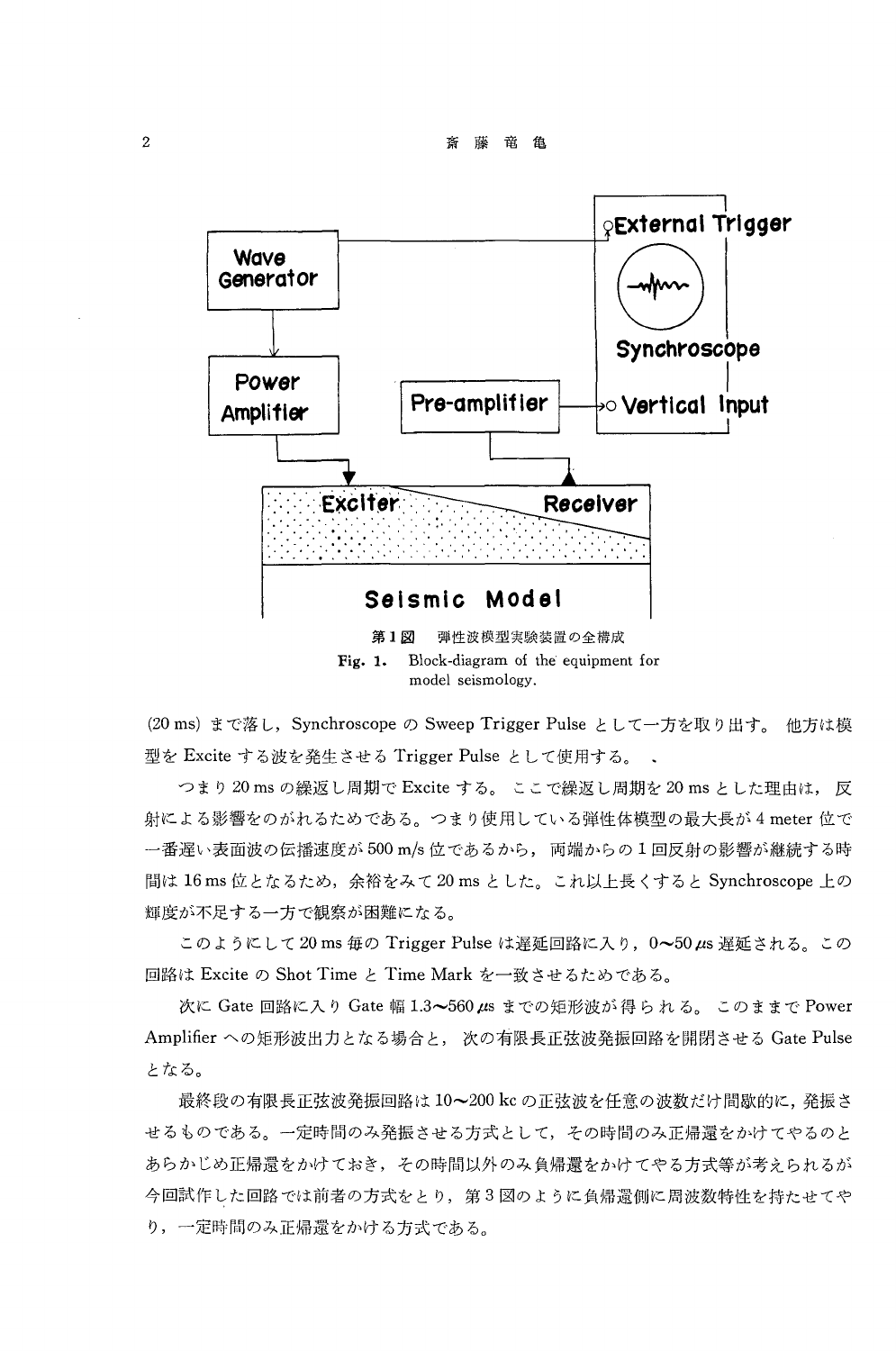

第2図 Wave Generator の構成及び出力波形 Fig. 2. Block diagram of wave generator and out put wave form.

なお、これらの Wave Generator の全回路は Transistor を使用しているため従来電源と して、蓄電池を使用していたが、操作を簡便にするため、これも Transistor による安定化電 源を Generatorの木休に内蔵することにした。各回路について説明すると

#### 1-1 Timing Circui

100 kc の K 型水晶振動子を使用した (偏差は-0.003%)。 LC 発振回路により 100 kc の正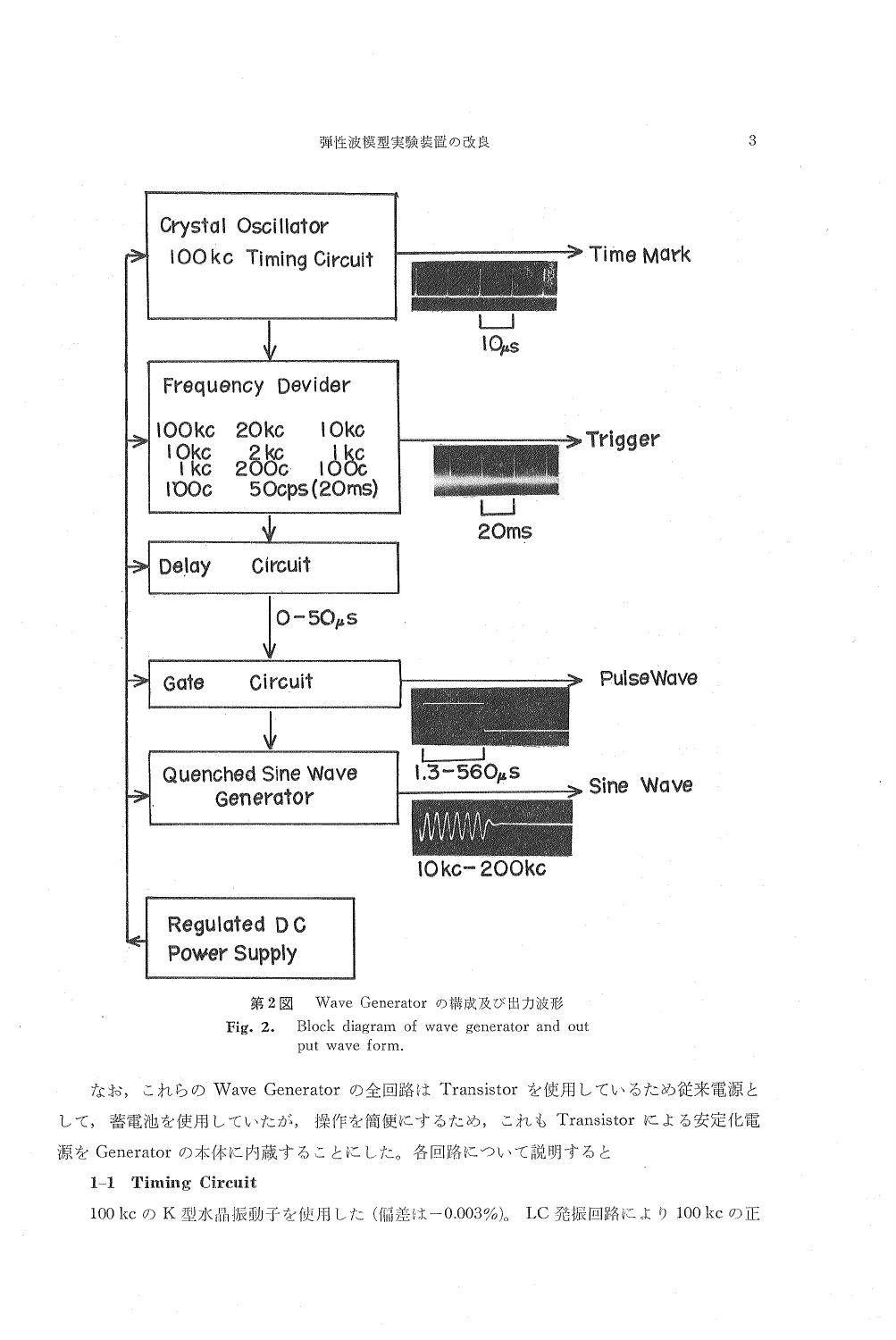弦波が得られる。 この部分は出力電圧が, 4~15 Volt で安定した発振をする。 Tr3は Buffer, Tr5, 6は Schmitt 回路, Tr 7, 8 で構成 Plus, Minus, Trigger の双安定 Multivibrator により 10μs の矩形波が得ら  $\hbar \delta$ , D1, 2 は Trigger Diode, Tr 9, 10 は Buffer で, Tr 10の Emitter から取り出された波は 0.01  $\mu$ F,  $3 k$  $Q$ のC, Rによって微分され, D3によって Plus Pipのみが TimeMarkとして得られる。

他方 Tr 9 の Emitter から 500 pF を通って 100 kc  $\oslash$  Plus, Minus  $\oslash$  Pip  $\breve{\beta}$ : No. 2  $\oslash$  Frequency Divider  $\sim$ 

### 1-2 Frequency Divider

この回路は単安定 Multivibrator によって 1/5,

双安定 Multivibrator によって 1/2に分周する回路から成っている。 Tr 11, 12 が単安定で, 70 k!Jの R を変える。 Tr13 14が双安定, D4, 5はその TriggerDiode,以下同様の回路 が第5図 (No.2), 第6図 (No.3)と続く。第6図の Tr 25, 26は Buffer, Tr 26の Emitter か らの 20 ms 矩形波は 0.005 μF, 10 k 9 の C, R によって微分され D 13 に よって整流されて Plus の Pip のみが Synchroscope の Extra Sweep Trigger として取り出される。

### 1-3 Delay Circuit

Top の 0.02μF, 2k2 の C, R で微分され, D 14 で整流された Plus の Pip を, Tr 27, 28





generator.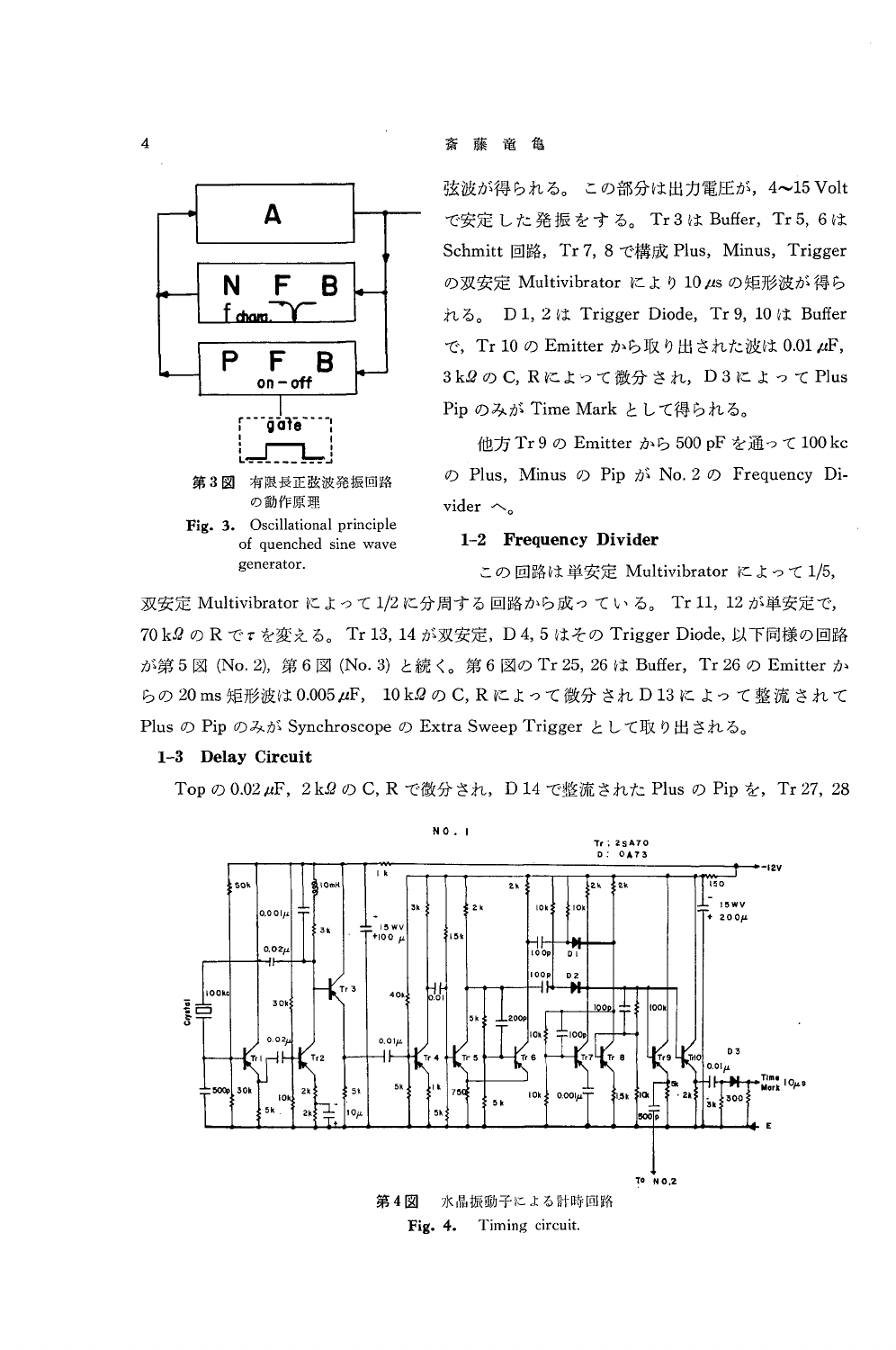の Schmitt 回路で Slice する。 10k2 の VR によって Slice Level を変えることによって遅延 時間を変化させる。Tr 29 は Buffer, Tr 31, 32 は単安定 Multivibrator, Tr 33 は Buffer である。

# 1-4 Gate Circuit

Topにある微分, 整流回路より得られた Plus の Pip を Tr 34, 35 の Schmitt 回路で, Slice する 10 k2 の VR で Slice Level を変えることにより r を変化させる。つまり Gate 幅が 変えられる。

### 1-5 Quenched Sine Wave Generator

この回路は発振条件が Critical なので安定した発振をさせるのに一番苦労した。



Fig. 5. Frequency divider No. 1 (100 kc-1 kc).



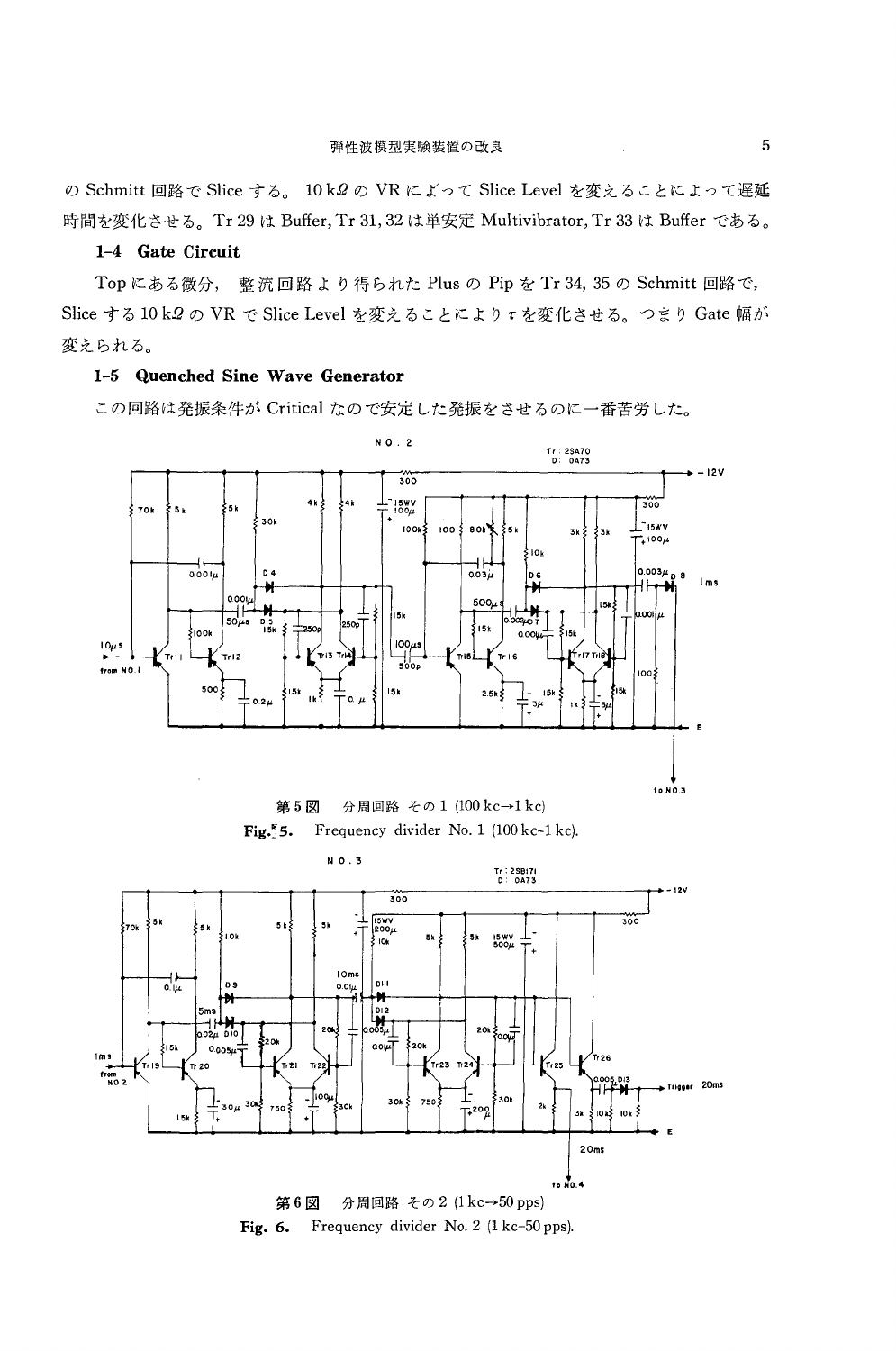Tr 42, 43, 44 が正帰還の Loop で Tr 43 の Base と Tr 44 の Emitter 間の S, T の部分を Gate Pulse によって On-off させる。 Tr 44, 41 が負帰還 Loop で、2連 VC 及び R によって 発振周波数を決める。

### 1-6 Regulated DC Power Supply

D 22~25 による Bridge 全波整流, 3k.9 の Breeder は Pilot Lamp 兼用, 安定化回路は 並列形で負荷 0の時は Tr 50, 51 を全電流が通り 100% 負荷になれば Transistor には殆んど電







Fig. 8. Gate circuit.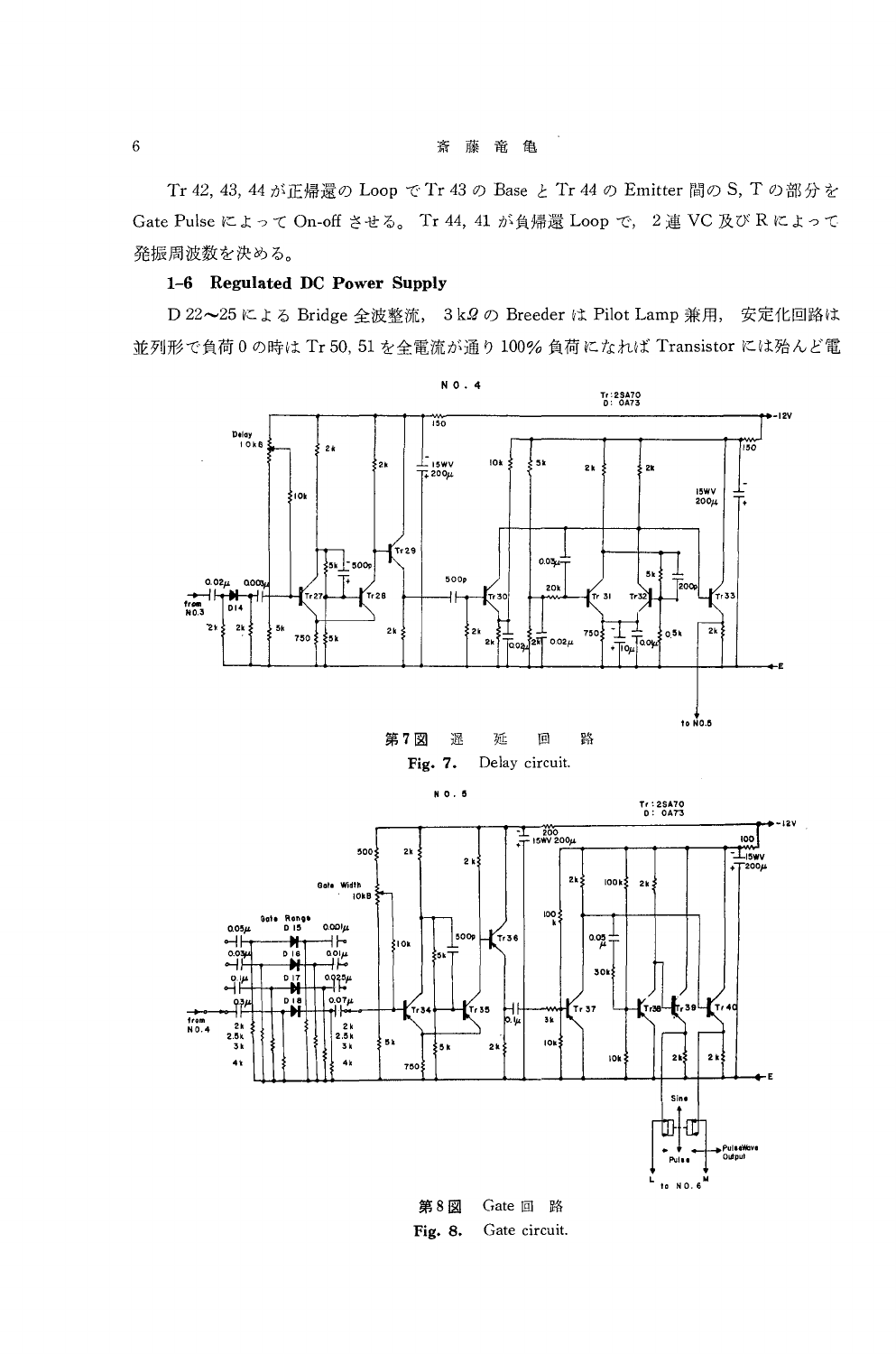



60Voltの時の出力直流電圧は 11.0Volt, 130 Voltの時 11.4Voltとその差 0.4Voltで, 動率は 0.53%であった。なお Ripple率は無視できる値である。

### 2. Power Amplifier

圧電体を充分な Powerで駆動するには数 100Voltの高電圧が必要なので, この部分のみ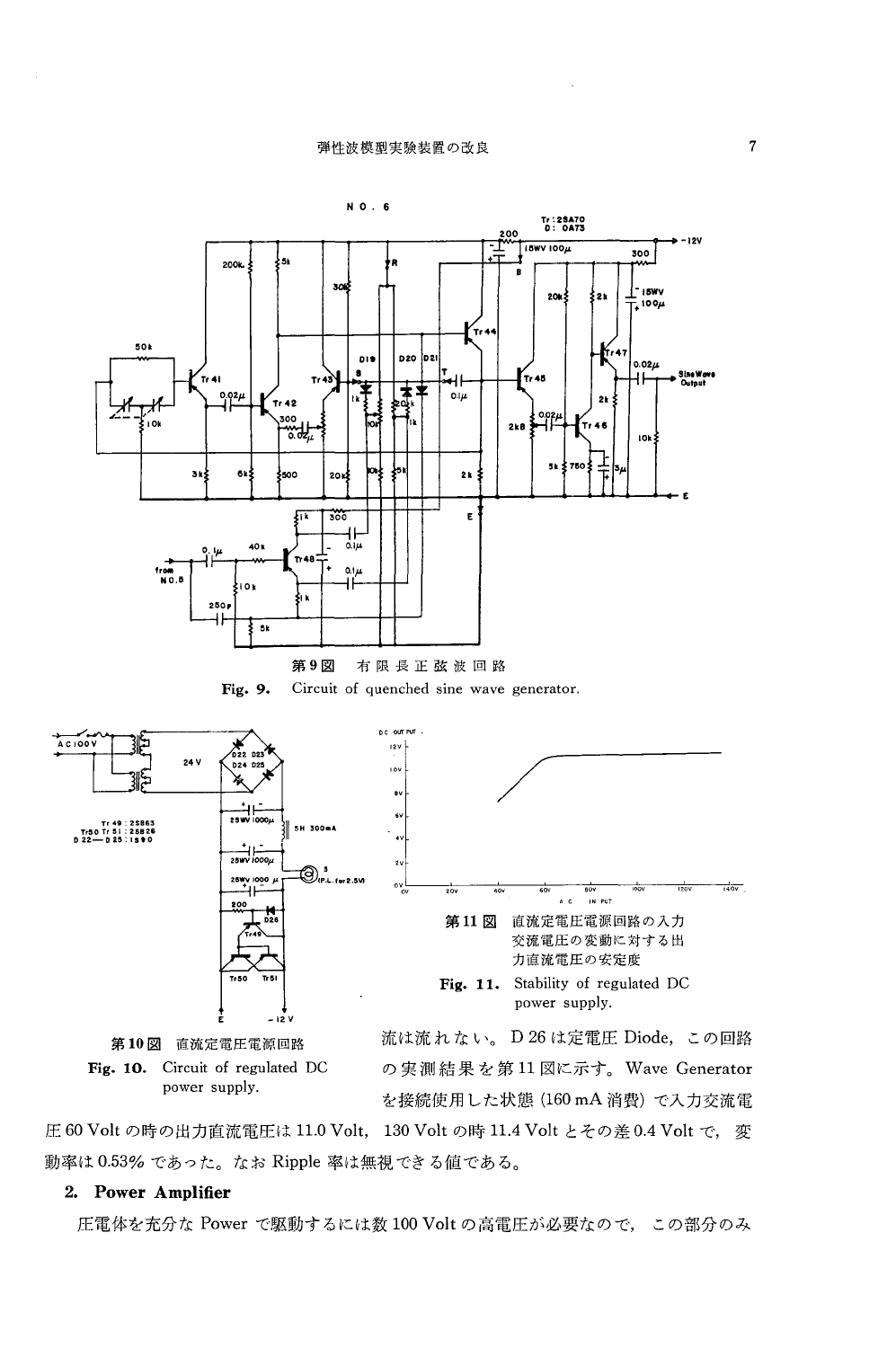

全部真空管を使用した。また矩形波増幅回路と正弦波増幅回路とを独立させて2系統とし、能 率を高めた。

### 2-1 Sine Wave Power Amplifier

 $V1$ の P から  $G_1 \sim$ ,  $V2$ の P から  $G_1 \sim$ それぞれ負帰還をかけて歪のない波形が得られ るようにした。 V2 Plate最大定格で使用している。

#### 2-2 Pulse Wave Amplifier

V4 Plate最大定格で使用。

### 2-3 Power Supply

正弦波を増幅する時は電圧降下が大きいので電源 Transe の2次電圧を 300 Volt に Up す るようにした。また V2, V4は最大定格で使用しているため, Heater を予熱してから B 電源 を On にするようにしてある。なお V6は V4の G1に深い Bias を与えるための電源である。

### 111. 性能結果

従来使用していた装置では TimeMakerとして Multivibratorを使用していたため電源電圧 や温度の変動により誤差を生ずる危険があったが,水晶振動子の使用により,それらの問題が 解決された。また従来使用していた Time Mark の検定の結果, -1.2%の誤差があることが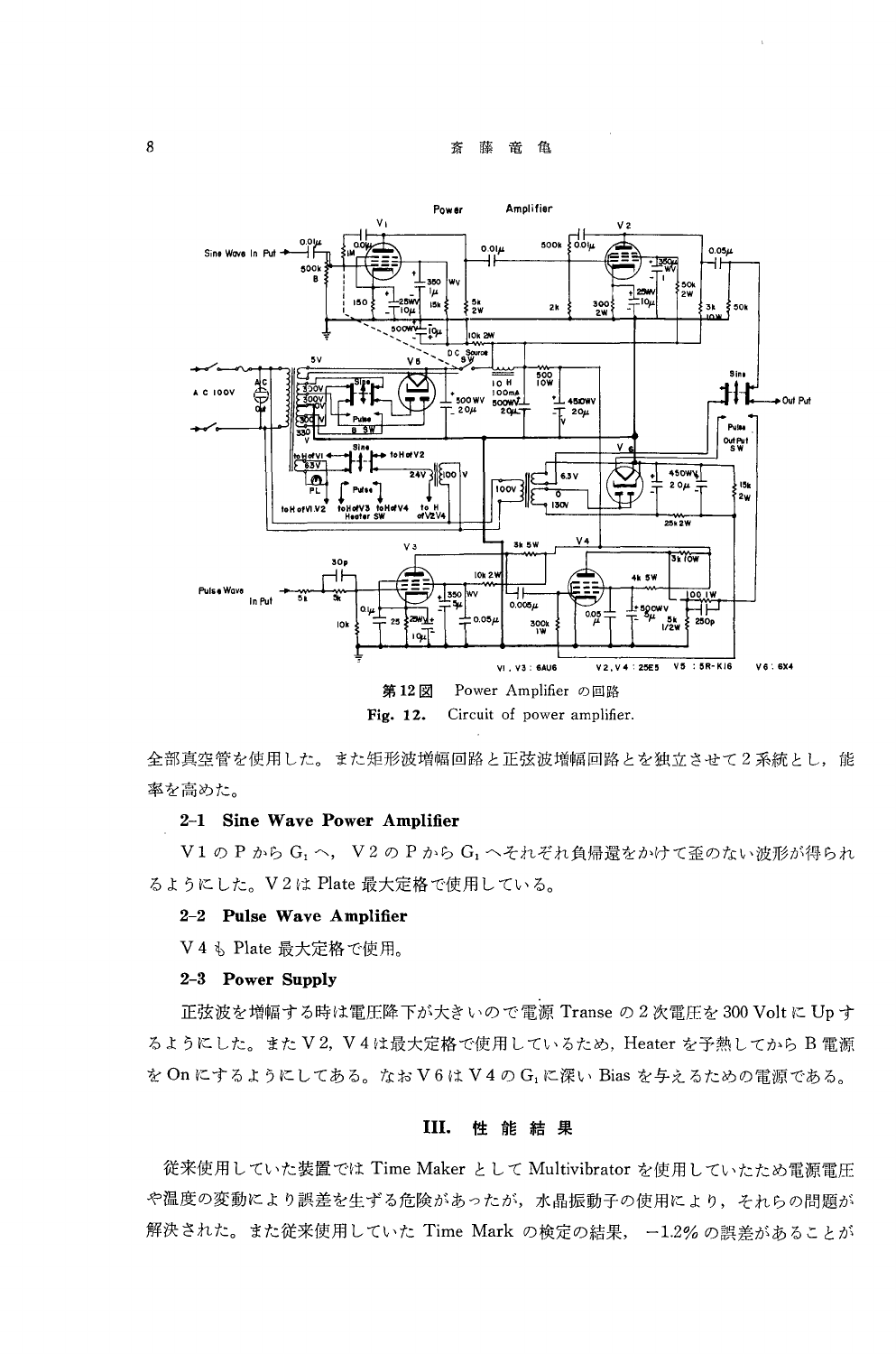



10μs



Fig. 13. Comparison of the old equipment and improved equipment in out put wave form out put voltage (Old one is upper, respectively).